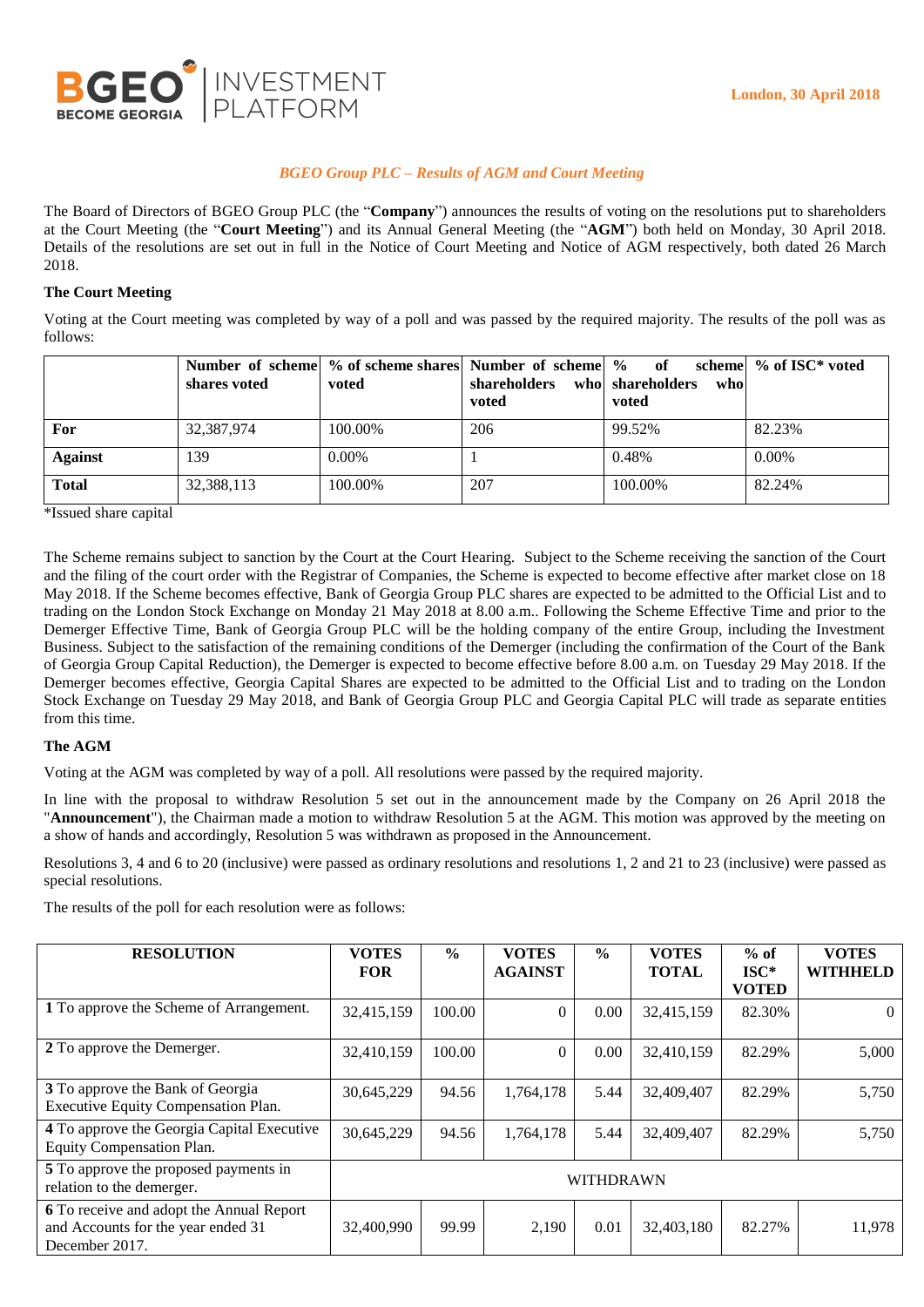| 7 Conditional on the Scheme not having<br>become effective, to declare a final dividend<br>for the year ended 31 December 2017 of<br>GEL 3.1 per Ordinary Share | 32,415,159   | 100.00 | $\Omega$  | 0.00  | 32,415,159 | 82.30% | $\Omega$       |
|-----------------------------------------------------------------------------------------------------------------------------------------------------------------|--------------|--------|-----------|-------|------------|--------|----------------|
| 8 To receive and approve the Directors'<br>Remuneration Report.                                                                                                 | 29,035,139   | 89.57  | 3,379,268 | 10.43 | 32,414,407 | 82.30% | 750            |
| 9 To re-elect Neil Janin, as a Non-Executive<br>Director.                                                                                                       | 31,043,088   | 96.29  | 1,196,093 | 3.71  | 32,239,181 | 81.86% | 175,976        |
| 10 To re-elect Irakli Gilauri, as an<br>Executive Director.                                                                                                     | 32,399,383   | 99.95  | 15,026    | 0.05  | 32,414,409 | 82.30% | 750            |
| 11 To re-elect David Morrison, as a Non-<br>Executive Director.                                                                                                 | 32,136,555   | 99.14  | 277,854   | 0.86  | 32,414,409 | 82.30% | 750            |
| 12 To re-elect Alasdair Breach, as a Non-<br>Executive Director.                                                                                                | 31,130,597   | 96.04  | 1,283,810 | 3.96  | 32,414,407 | 82.30% | 750            |
| 13 To re-elect Kim Bradley, as a Non-<br>Executive Director.                                                                                                    | 32,352,159   | 99.81  | 62,250    | 0.19  | 32,414,409 | 82.30% | 750            |
| 14 To re-elect Tamaz Georgadze, as a Non-<br>Executive Director.                                                                                                | 32,346,526   | 99.79  | 67,883    | 0.21  | 32,414,409 | 82.30% | 750            |
| 15 To re-elect Hanna Loikkanen as a Non-<br>Executive Director.                                                                                                 | 32,352,159   | 99.81  | 62,250    | 0.19  | 32,414,409 | 82.30% | 750            |
| 16 To elect Jonathan Muir as a Non-<br>Executive Director.                                                                                                      | 32,353,954   | 99.81  | 60,455    | 0.19  | 32,414,409 | 82.30% | 750            |
| 17 To re-appoint Ernst & Young LLP as<br>Auditor to the Company.                                                                                                | 32, 333, 345 | 99.96  | 11,468    | 0.04  | 32,344,813 | 82.13% | 70,345         |
| 18 To authorise the Audit Committee to set<br>the remuneration of the Auditor.                                                                                  | 32,383,057   | 99.90  | 32,102    | 0.10  | 32,415,159 | 82.30% | $\overline{0}$ |
| 19 To authorise political donations and<br>political expenditure.                                                                                               | 31,940,270   | 98.75  | 403,892   | 1.25  | 32,344,162 | 82.12% | 70,995         |
| 20 To authorise the Board to allot shares.                                                                                                                      | 32,156,805   | 99.21  | 257,654   | 0.79  | 32,414,459 | 82.30% | 700            |
| 21 To authorise the disapplication of pre-<br>emption rights.                                                                                                   | 32,409,409   | 99.98  | 5,000     | 0.02  | 32,414,409 | 82.30% | 750            |
| 22 To authorise the disapplication of pre-<br>emption rights for the purposes of<br>acquisitions or capital investments.                                        | 30,888,377   | 95.29  | 1,526,031 | 4.71  | 32,414,408 | 82.30% | 750            |
| 23 To authorise the Company to purchase<br>its own shares.                                                                                                      | 32,303,949   | 99.76  | 79,057    | 0.24  | 32,383,006 | 82.22% | 32,152         |

\*Issued share capital

#### **Notes:**

- 1. As at the date of the AGM, the Company had 39,384,712 ordinary shares in issue. The Company did not hold any shares in treasury and therefore the number of total voting rights as at the date of the AGM was 39,384,712. In accordance with the Company's Articles of Association and subject to the Listing Rules, on a poll every member who is present in person or by proxy has one vote for every share held.
- 2. The scrutineer of the poll was Computershare Investor Services PLC, the Company's Share Registrar.
- 3. Note that a "vote withheld" is not a vote in law and such votes have not been included in the calculation of votes "for" and "against" each resolution. Proxy appointments which gave discretion to the Chairman have been included in the "for" total above.
- 4. Capitalised terms in this announcement not otherwise defined have the same meaning ascribed to them in the circular to shareholders dated 26 March 2018.

In accordance with Listing Rule 9.6.2, copies of the resolutions which constitute special business at the AGM (being resolutions 1 to 4 and 20 to 23) will be submitted to the National Storage Mechanism and will shortly be available for inspection at [www.morningstar.co.uk/uk/nsm.](http://www.morningstar.co.uk/uk/nsm) A copy of this announcement has been posted on the Company's website, [www.bgeo.com.](http://www.bgeo.com/)

Name of authorised official of issuer responsible for making notification: Rebecca Wooldridge, Group Company Secretary